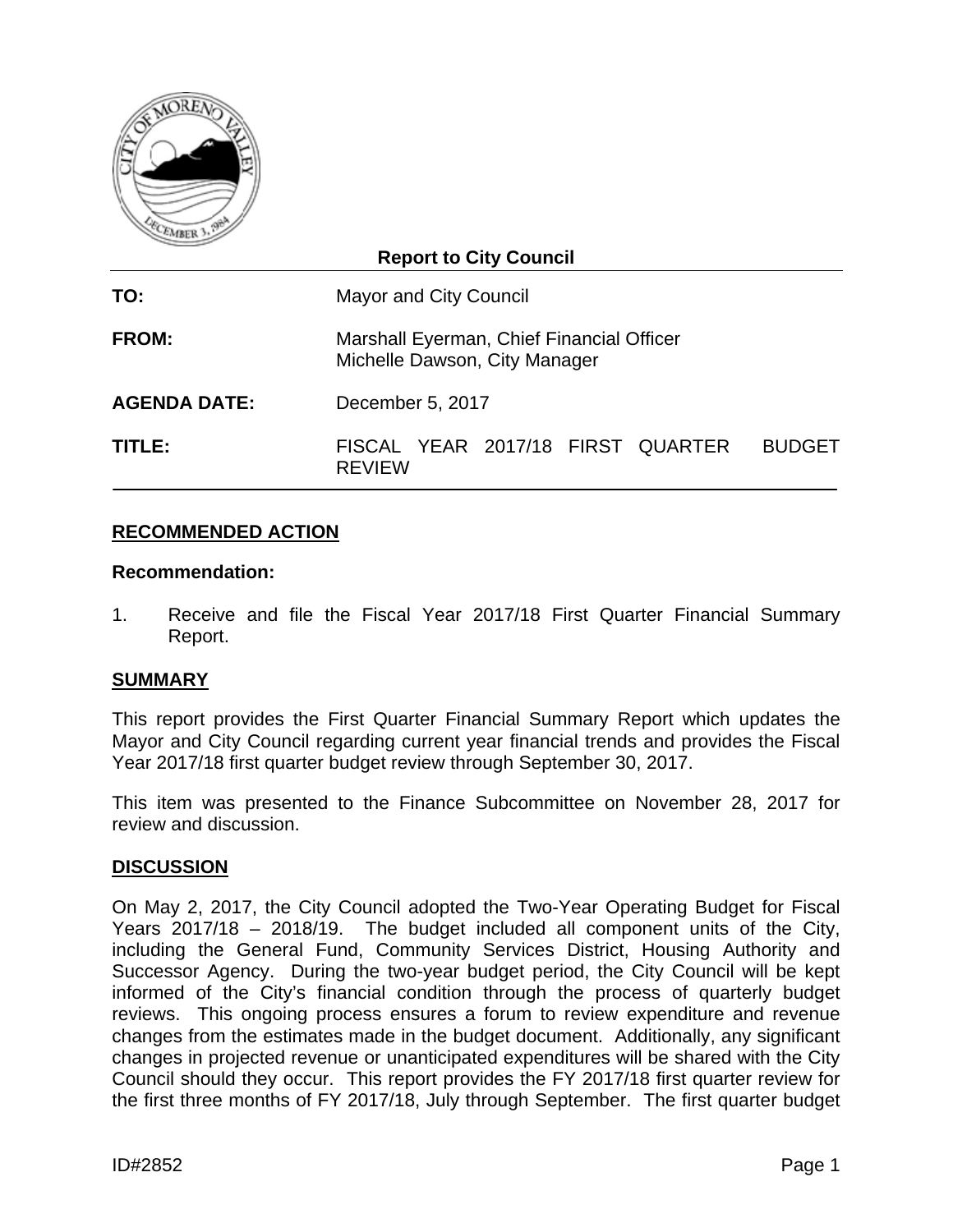review will focus primarily on the City's General Fund. This review will also present three-month operational results from other key funds.

## **FISCAL YEAR 2017/18 FIRST QUARTER FINANCIAL SUMMARY REPORT:**

This First Quarter Financial Summary Report updates the Mayor and City Council regarding current year financial trends and provides the opportunity for the City Council to review the recommended actions as they relate to revenues and expenditures.

#### General Fund Revenue Update

Revenue receipts do not follow an even schedule. Although 25% of the fiscal year has elapsed, based on historic trends revenues are estimated to be at approximately 10% of the budgeted amount. Actual revenues received are currently 11% of budget. Revenue amounts continue to be stable. Although there will be variances in some of the amounts budgeted, the total is expected to remain within 1% of the amended budget for the year. Total General Fund revenue is estimated to be \$100.8 million. It should be noted that the lag in timing of revenue receipts is one reason an operating cash reserve is necessary.

#### General Fund Expenditure Update

Although not all expenditures follow a straight-line spending pattern, operating expenditures should track close to within 25% of budget for the year at the end of the first three months. As of September 30, 2017, total General Fund expenditures were at 25%. This pace is within expectations for most activities in the General Fund.

## **ALTERNATIVES**

- 1. Recommend approval of proposed Recommended Action as set forth in this staff report. The approval of this item will allow for ongoing activities to be carried out in the current fiscal year. *Staff recommends this alternative.*
- 2. Do not recommend approval of proposed Recommended Action as set forth in this staff report. *Staff does not recommend this alternative.*

## **FISCAL IMPACT**

The City's Operating and Capital Budgets provide the funding and expenditure plan for all funds. As such, they serve as the City's financial plan for the fiscal year. There are no fiscal impacts.

#### **NOTIFICATION**

Publication of the agenda.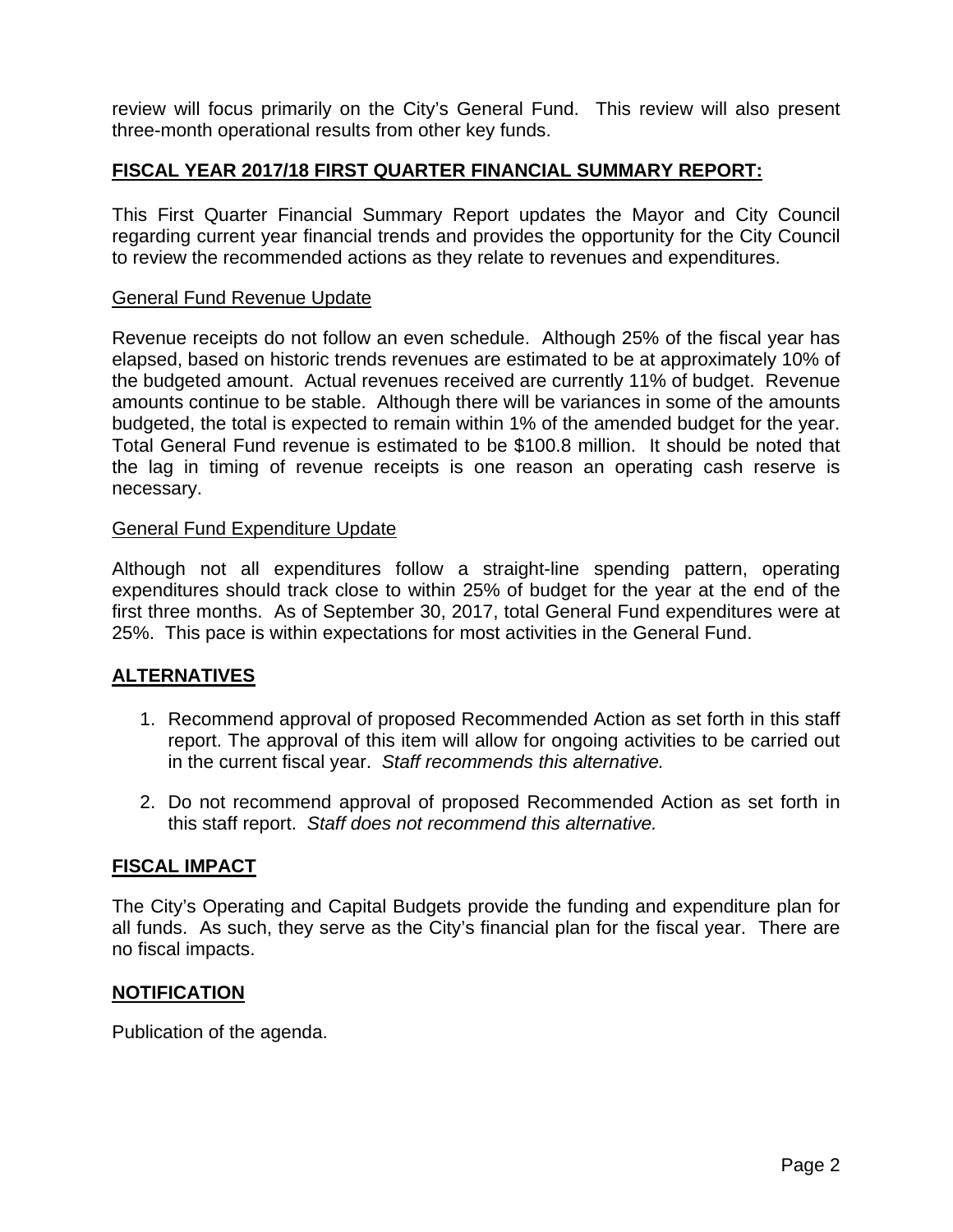## **PREPARATION OF STAFF REPORT**

Prepared By: The partners of the prepared By: The partners of the Department Head Approval: Stephanie Cuff and Approval: Narshall Eyerman Marshall Eyerman Management Analyst Chief Financial Officer/City Treasurer

Concurred By: Brian Mohan Financial Resources Division Manager

## **CITY COUNCIL GOALS**

**Revenue Diversification and Preservation**. Develop a variety of City revenue sources and policies to create a stable revenue base and fiscal policies to support essential City services, regardless of economic climate.

**Public Facilities and Capital Projects**. Ensure that needed public facilities, roadway improvements, and other infrastructure improvements are constructed and maintained.

## **CITY COUNCIL STRATEGIC PRIORITIES**

- **1. Economic Development**
- **2. Public Safety**
- **3. Library**
- **4. Infrastructure**
- **5. Beautification, Community Engagement, and Quality of Life**
- **6. Youth Programs**

## **ATTACHMENTS**

1. FY17-18 First Quarter Financial Summary Report

## **APPROVALS**

| <b>Budget Officer Approval</b> | $\checkmark$ Approved | 11/17/17 10:38 AM |
|--------------------------------|-----------------------|-------------------|
| City Attorney Approval         | $\checkmark$ Approved | 11/22/17 11:56 AM |
| City Manager Approval          | $\checkmark$ Approved | 11/22/17 12:02 PM |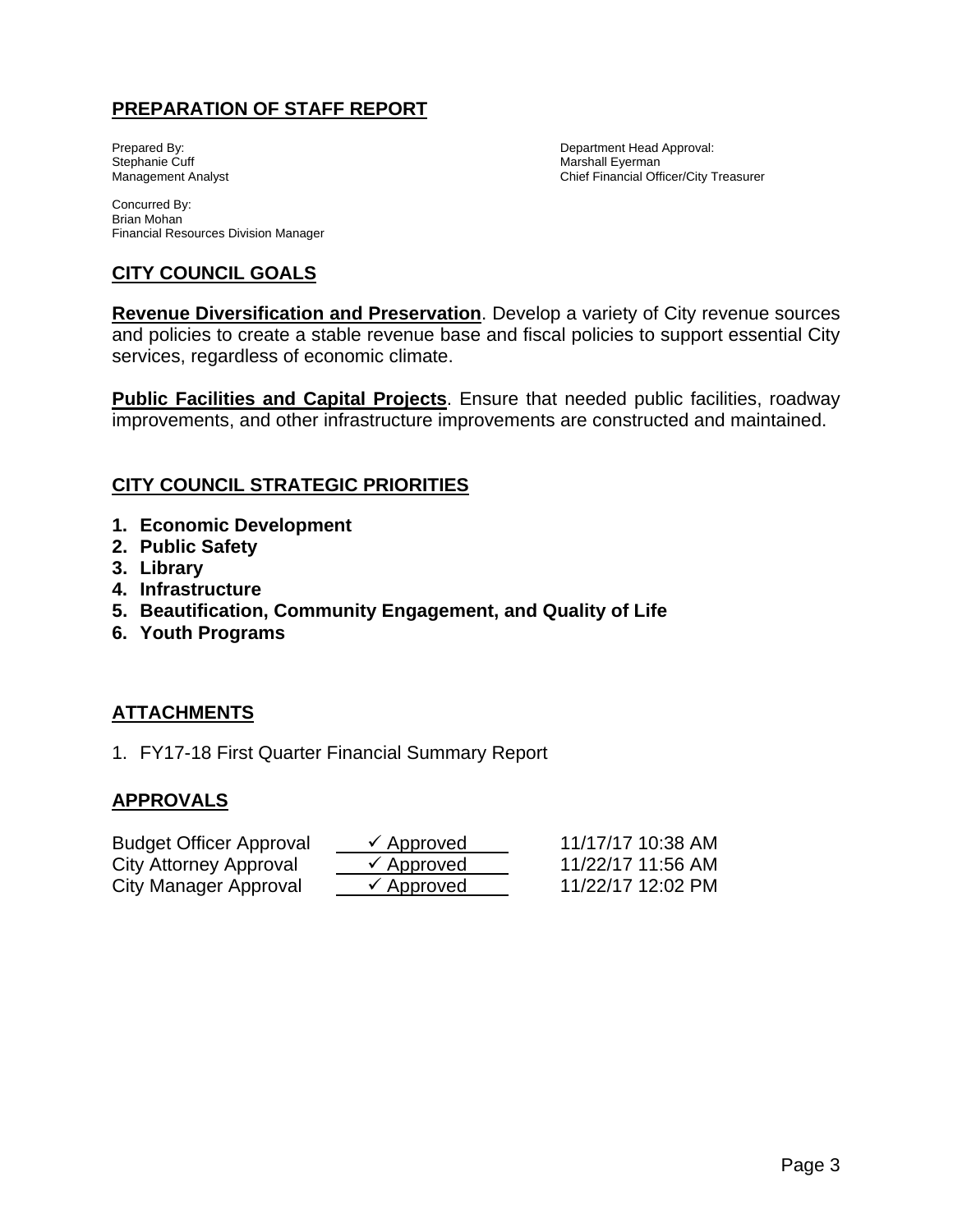

# **City of Moreno Valley Fiscal Year 2017/18 First Quarter Financial Summary**

| TO:          | Mayor and City Council                                   |
|--------------|----------------------------------------------------------|
| <b>FROM:</b> | Marshall Eyerman, Chief Financial Officer/City Treasurer |
| <b>DATE:</b> | December 5, 2017                                         |

## INTRODUCTION

On May 2, 2017, the City Council adopted the Two-Year Operating Budget for Fiscal Years (FY) 2017/18 – 2018/19. During the two-year budget period the City Council will be kept apprised of the City's financial condition through the process of First Quarter, Mid-Year Budget and Third Quarter Reviews. This ongoing process ensures a forum to look at expenditure and revenue deviations from the estimates made in the budget document. Additionally, any significant variances in projected revenue or unanticipated expenditures will be shared with the City Council should they occur.

This report provides a review of the unaudited financial results at the first quarter of FY 2017/18 (July 2017 – September 2017, 25% of the fiscal year).

## CITYWIDE OPERATING EXPENDITURE SUMMARY

The following table contains a summary of the adopted budget, amended budget and the First Quarter expenditures. The totals represent each major fund type and component unit of the City.

|                                   | FY 2017/18<br><b>Adopted Budget</b> |             | FY 2017/18<br><b>Amended Budget</b> |             |      | Actuals as of<br>9/30/17<br>(unaudited) | % of Amended<br><b>Budget</b> |  |
|-----------------------------------|-------------------------------------|-------------|-------------------------------------|-------------|------|-----------------------------------------|-------------------------------|--|
| <b>Fund/Component Unit</b>        |                                     |             |                                     |             |      |                                         |                               |  |
| General Fund                      | \$                                  | 100.679.474 | \$.                                 | 100.775.931 | - \$ | 25,719,454                              | 25.5%                         |  |
| Community Services District (CSD) |                                     | 19,684,286  |                                     | 19,684,286  |      | 4,126,066                               | 21.0%                         |  |
| Successor Agency                  |                                     | 4,772,867   |                                     | 4,772,867   |      | 43,049,662                              | 902.0%                        |  |
| <b>Housing Fund</b>               |                                     | 250,000     |                                     | 250.000     |      | 8.416                                   | 3.4%                          |  |
| Special Revenue Funds             |                                     | 28,708,442  |                                     | 46,203,620  |      | 6,264,791                               | 13.6%                         |  |
| <b>Capital Projects Funds</b>     |                                     | 5,704,618   |                                     | 12,679,241  |      | 352,314                                 | 2.8%                          |  |
| <b>Electric Utility Funds</b>     |                                     | 34,193,565  |                                     | 41,860,219  |      | 9,187,645                               | 21.9%                         |  |
| Internal Service Funds            |                                     | 13,798,372  |                                     | 14,073,016  |      | 3.587.079                               | 25.5%                         |  |
| Debt Service Funds                |                                     | 6,461,310   |                                     | 6,461,310   |      | 2.000                                   | $0.0\%$                       |  |
| Total                             | \$                                  | 214.252.934 | S                                   | 246.760.490 | S    | 92.297.429                              | 37.4%                         |  |

## **Table 1. Citywide Operating Expenditures**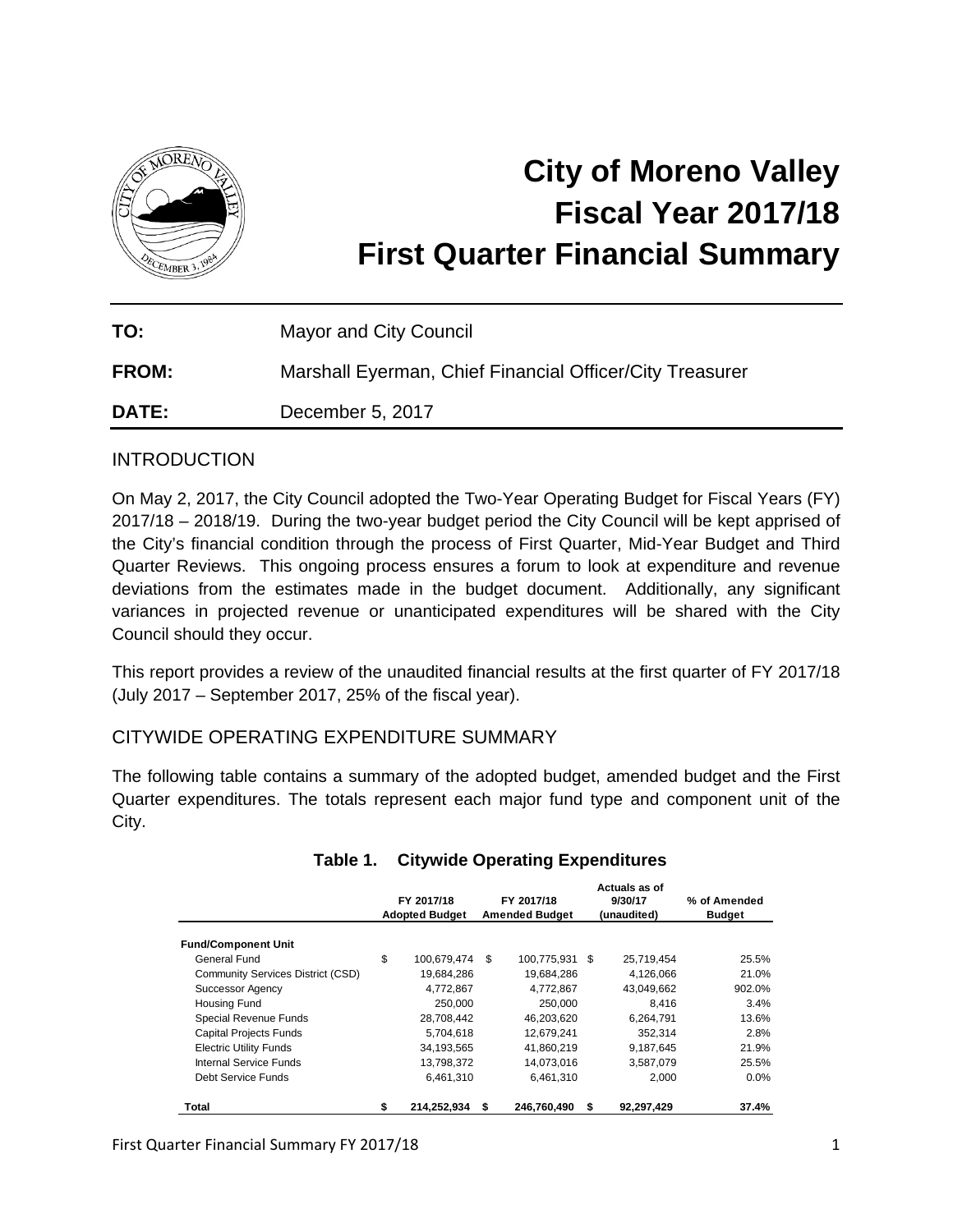Actions taken by the City Council subsequent to the May 2, 2017 adoption of the two-year budget and included in the Amended Budget are:

- Capital Improvement Plan included \$29,747,946 of carryover budget from the prior fiscal year.
- Refunding of the Successor Agency 2007 RDA Tax Allocation Bonds. The associated budget amendments are in process and will be reflected in the next quarterly review.
- Throughout the fiscal year there are also budget amendments to reflect the acceptance of grants and adjustments to contractual services and material/supplies. The individual amendments are reviewed as part of separate City Council agenda items.
- As a subsequent event, the first quarter carryover and budget adjustments were approved on the November 7, 2017 Council meeting which will be reflected in the next quarterly review.

The majority of this first quarter update will focus on the General Fund, as it supports all basic services provided to City residents. Highlights for other key component funds will be discussed at a summary level as well.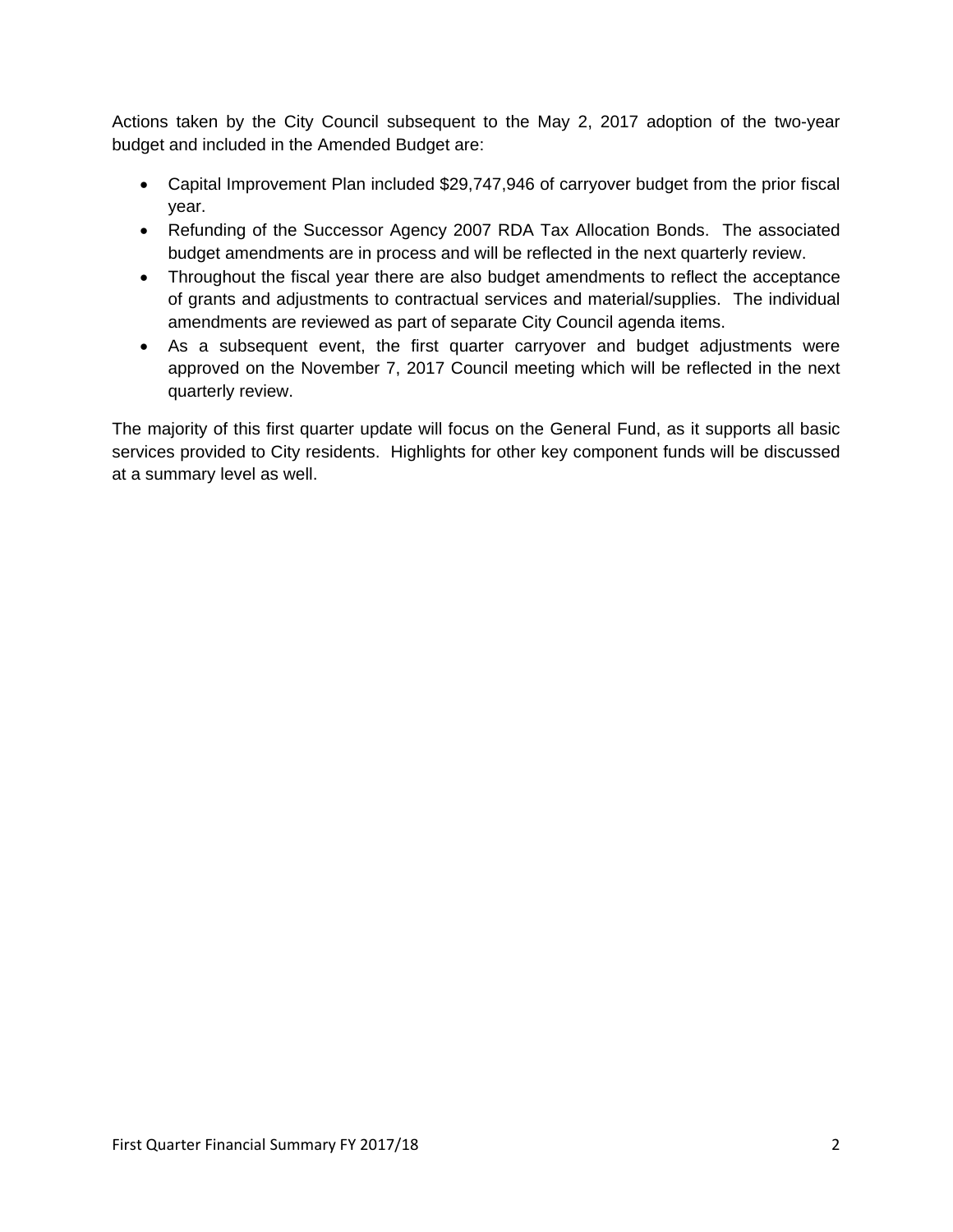## GENERAL FUND OPERATING

|                                       |                    |                          |    | FY 2017/18               | Actuals as of          |               |  |
|---------------------------------------|--------------------|--------------------------|----|--------------------------|------------------------|---------------|--|
|                                       | FY 2017/18 Adopted |                          |    | Amended                  | 9/30/2017              | % of Amended  |  |
|                                       | <b>Budget</b>      |                          |    | <b>Budget</b>            | (unaudited)            | <b>Budget</b> |  |
|                                       |                    |                          |    |                          |                        |               |  |
| Revenues:<br>Taxes:                   |                    |                          |    |                          |                        |               |  |
| <b>Property Tax</b>                   | \$                 | 13,930,000               | \$ |                          | \$                     | 0.0%          |  |
| Property Tax in-lieu                  |                    | 18,300,000               |    | 13,930,000<br>18,300,000 |                        | 0.0%          |  |
|                                       |                    | 16,200,000               |    | 16,200,000               | 3,168,040              | 19.6%         |  |
| <b>Utility Users Tax</b><br>Sales Tax |                    |                          |    |                          |                        | 7.5%          |  |
| <b>Other Taxes</b>                    |                    | 18,200,000<br>12,133,500 |    | 18,200,000<br>12,133,500 | 1,364,272<br>1,201,967 | 9.9%          |  |
| Licenses & Permits                    |                    |                          |    |                          | 793,663                | 29.7%         |  |
|                                       |                    | 2,674,824                |    | 2,674,824                |                        |               |  |
| Intergovernmental                     |                    | 463,000                  |    | 463,000                  | 468,764                | 101.2%        |  |
| <b>Charges for Services</b>           |                    | 11,756,141               |    | 11,756,141               | 2,987,022              | 25.4%         |  |
| Use of Money & Property               |                    | 3,157,862                |    | 3,157,862                | 961,231                | 30.4%         |  |
| Fines & Forfeitures                   |                    | 662,050                  |    | 662,050                  | 85,680                 | 12.9%         |  |
| <b>Miscellaneous</b>                  |                    | 70,197                   |    | 70,197                   | 94,034                 | 134.0%        |  |
| <b>Total Revenues</b>                 | \$                 | 97,547,574               | \$ | 97,547,574               | \$<br>11,124,672       | 11.4%         |  |
|                                       |                    |                          |    |                          |                        |               |  |
| <b>Expenditures:</b>                  |                    |                          |    |                          |                        |               |  |
| <b>Personnel Services</b>             | \$                 | 17,003,887               | \$ | 17,003,887               | \$<br>4,800,299        | 28.2%         |  |
| <b>Contractual Services</b>           |                    | 68,600,590               |    | 68,555,969               | 17,157,658             | 25.0%         |  |
| <b>Material &amp; Supplies</b>        |                    | 3,628,015                |    | 3,628,015                | 764,062                | 21.1%         |  |
| <b>Fixed Charges</b>                  |                    | 5,739,869                |    | 5,839,869                | 1,403,530              | 24.0%         |  |
| <b>Fixed Assets</b>                   |                    | 120,000                  |    | 161,078                  | 3,758                  | 2.3%          |  |
| <b>Total Expenditures</b>             | \$                 | 95,092,361               | \$ | 95,188,818               | \$<br>24,129,306       | 25.3%         |  |
|                                       |                    |                          |    |                          |                        |               |  |
| Excess (Deficiency) of Revenues       |                    |                          |    |                          |                        |               |  |
| Over (Under) Expenditures             | \$                 | 2,455,213                | \$ | 2,358,756 \$             | (13,004,634)           |               |  |
| <b>Transfers:</b>                     |                    |                          |    |                          |                        |               |  |
| Transfers In                          | \$                 | 3,259,850                | \$ | 3,259,850                | \$<br>718,316          | 22.0%         |  |
| <b>Transfers Out</b>                  |                    | 5,587,113                |    | 5,587,113                | 1,590,148              | 28.5%         |  |
| <b>Net Transfers</b>                  | \$                 | (2,327,263)              | \$ | (2,327,263)              | \$<br>(871,832)        |               |  |
|                                       |                    |                          |    |                          |                        |               |  |
| Total Revenues & Transfers In         | \$                 | 100,807,424              | \$ | 100,807,424              | \$<br>11,842,988       | 11.7%         |  |
| Total Expenditures & Transfers Out    |                    | 100,679,474              |    | 100,775,931              | 25,719,454             | 25.5%         |  |
| <b>Net Change of Fund Balance</b>     | \$                 | 127,950                  | \$ | 31,493                   | \$<br>(13, 876, 467)   |               |  |

## **Table 2. General Fund Operations**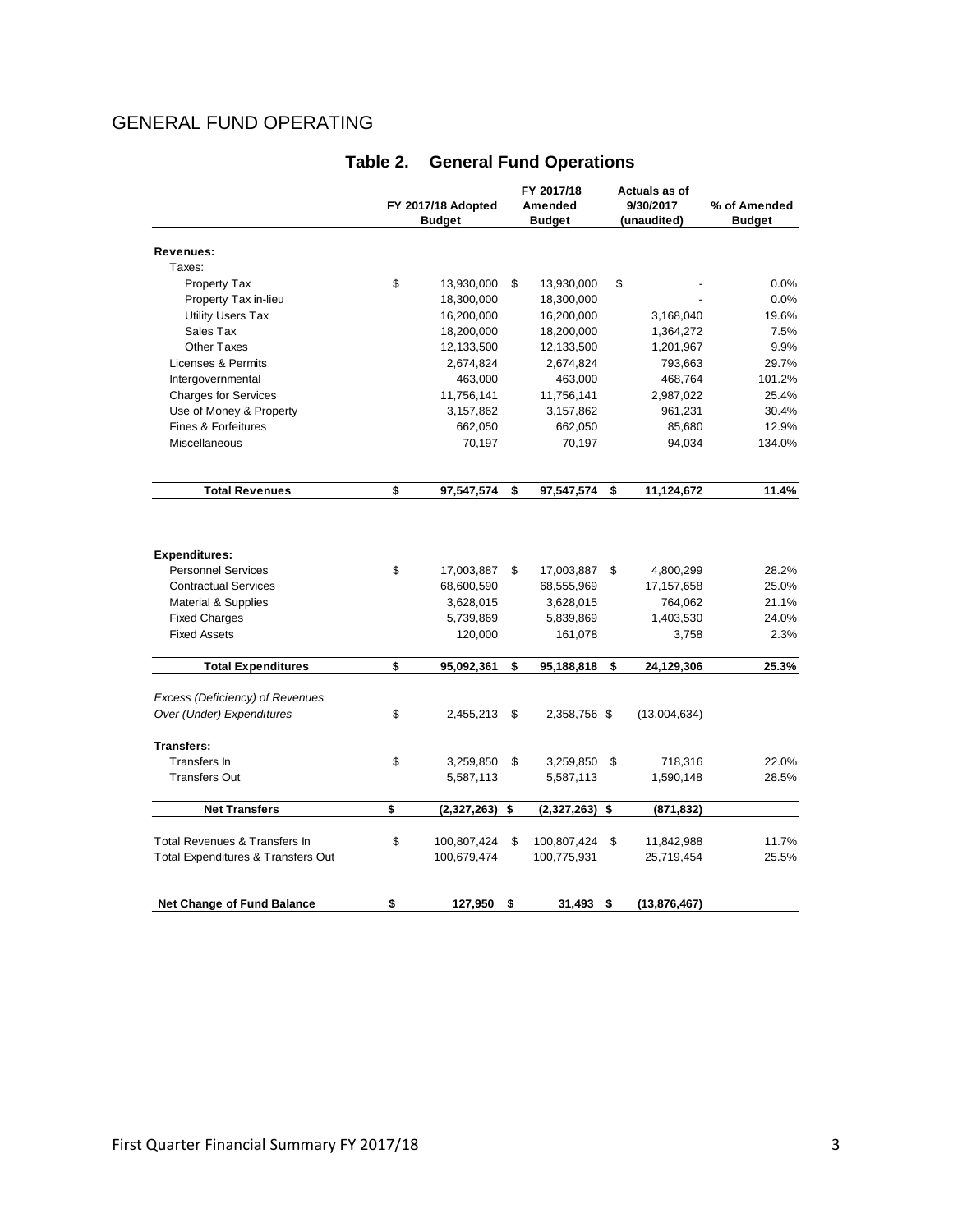#### *General Fund Operating Revenues*

The General Fund is comprised of several revenue types. However, the main sources include property tax, utility users tax, and sales tax. Each of these is affected by different economic activity cycles and pressures.

|                             | FY 2017/18 Adopted<br><b>Budget</b> | FY 2017/18<br>Amended<br><b>Budget</b> |            | Actuals as of<br>9/30/2017<br>(unaudited) |            | % of Amended<br><b>Budget</b> |
|-----------------------------|-------------------------------------|----------------------------------------|------------|-------------------------------------------|------------|-------------------------------|
| Revenues:                   |                                     |                                        |            |                                           |            |                               |
| Taxes:                      |                                     |                                        |            |                                           |            |                               |
| Property Tax                | \$<br>13,930,000                    | \$                                     | 13,930,000 | \$                                        |            | $0.0\%$                       |
| Property Tax in-lieu        | 18,300,000                          |                                        | 18,300,000 |                                           |            | $0.0\%$                       |
| <b>Utility Users Tax</b>    | 16,200,000                          |                                        | 16,200,000 |                                           | 3,168,040  | 19.6%                         |
| Sales Tax                   | 18,200,000                          |                                        | 18,200,000 |                                           | 1,364,272  | 7.5%                          |
| Other Taxes                 | 12,133,500                          |                                        | 12,133,500 |                                           | 1,201,967  | $9.9\%$                       |
| Licenses & Permits          | 2,674,824                           |                                        | 2,674,824  |                                           | 793.663    | 29.7%                         |
| Intergovernmental           | 463,000                             |                                        | 463,000    |                                           | 468,764    | 101.2%                        |
| <b>Charges for Services</b> | 11,756,141                          |                                        | 11,756,141 |                                           | 2,987,022  | 25.4%                         |
| Use of Money & Property     | 3,157,862                           |                                        | 3,157,862  |                                           | 961,231    | 30.4%                         |
| Fines & Forfeitures         | 662,050                             |                                        | 662,050    |                                           | 85,680     | 12.9%                         |
| <b>Miscellaneous</b>        | 70,197                              |                                        | 70.197     |                                           | 94.034     | 134.0%                        |
| <b>Total Revenues</b>       | \$<br>97,547,574                    | S                                      | 97,547,574 | \$                                        | 11,124,672 | 11.4%                         |

#### **Table 3. General Fund Operating Revenues**

#### *Property Taxes/Property Taxes In-Lieu*

Property taxes were budgeted to increase by 6% from the FY 2016/17 Amended Budget. The annual schedule of property tax payments from the County of Riverside will provide payments to the City based on the following estimated schedule:

| <b>Secured Property Tax Payment Dates</b> |         |
|-------------------------------------------|---------|
| Settlement 1                              | January |
| Settlement 2                              | May     |
| Settlement 3                              | August  |
| <b>Teeter Settlement</b>                  | October |

Based on historical averages of actual receipts, the City is estimated to receive 1% of the budgeted property tax revenue through first quarter. The City has currently received 0% through first quarter. Property taxes will continue to be monitored as property valuations may adjust through the year based on property sales and assessment appeals filed with the County.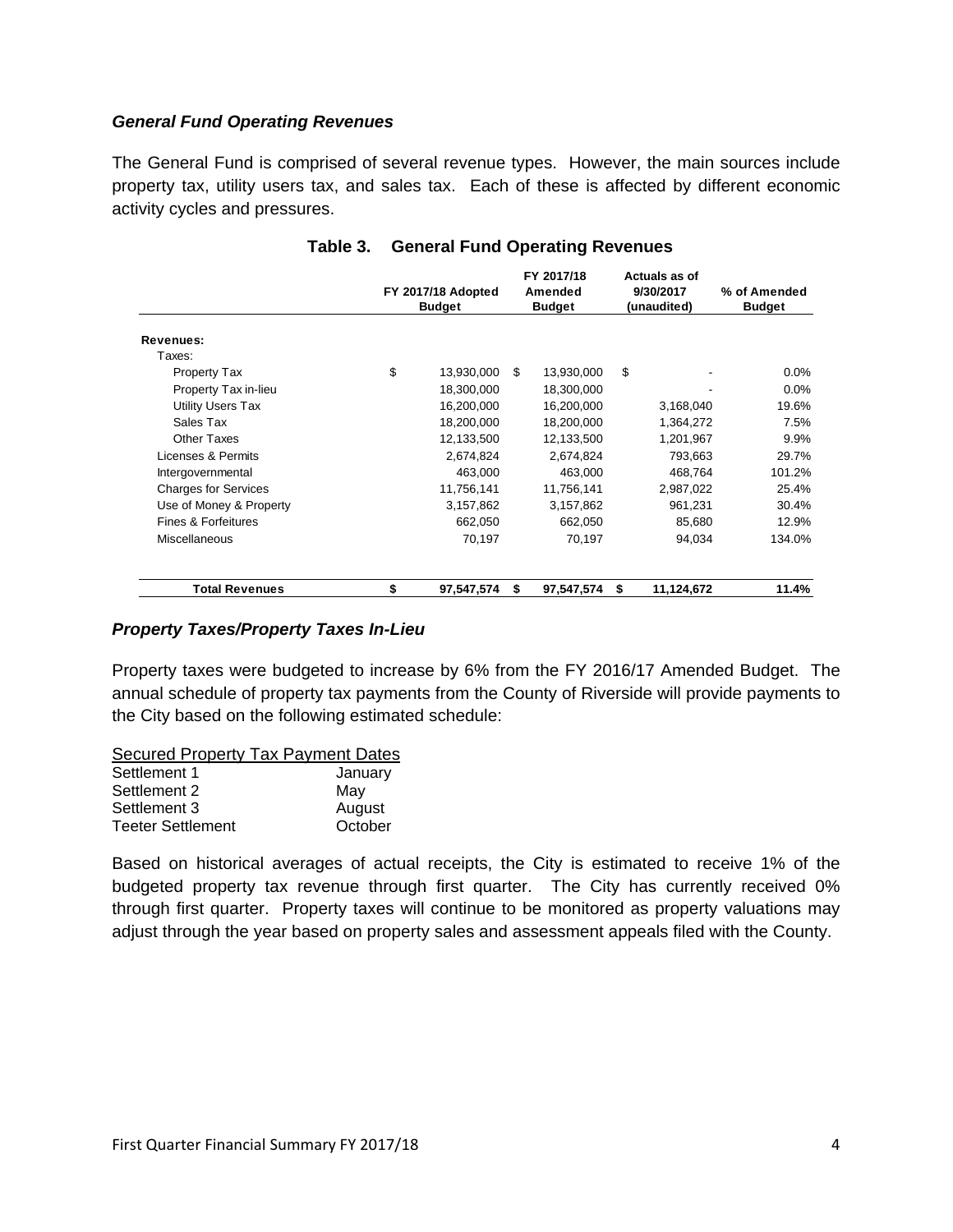

**Chart 1. General Fund First Quarter Revenue Trend – Property Taxes** 

Note: FYs 2010/11, 2011/12, 2014/15 and 2017/18 did not receive any property tax revenues in the first quarter.

#### *Utility Users Tax*

Utility Users taxes were budgeted to remain flat from the FY 2016/17 Amended Budget. This projection is primarily due to competitive forces within the communications markets. Both the wireless and wired markets experienced downturns year over year. Based on our discussions with utility tax experts, there are a couple of causes for this trend. First is competition and bundling practices within the market as more small players continue to join the market. Second is the migration of customers from contract plans to prepaid plans.

Based on historical averages of actual receipts, the City is estimated to receive 17% of the budgeted utility users tax revenue through first quarter. The City has currently received 20% through first quarter.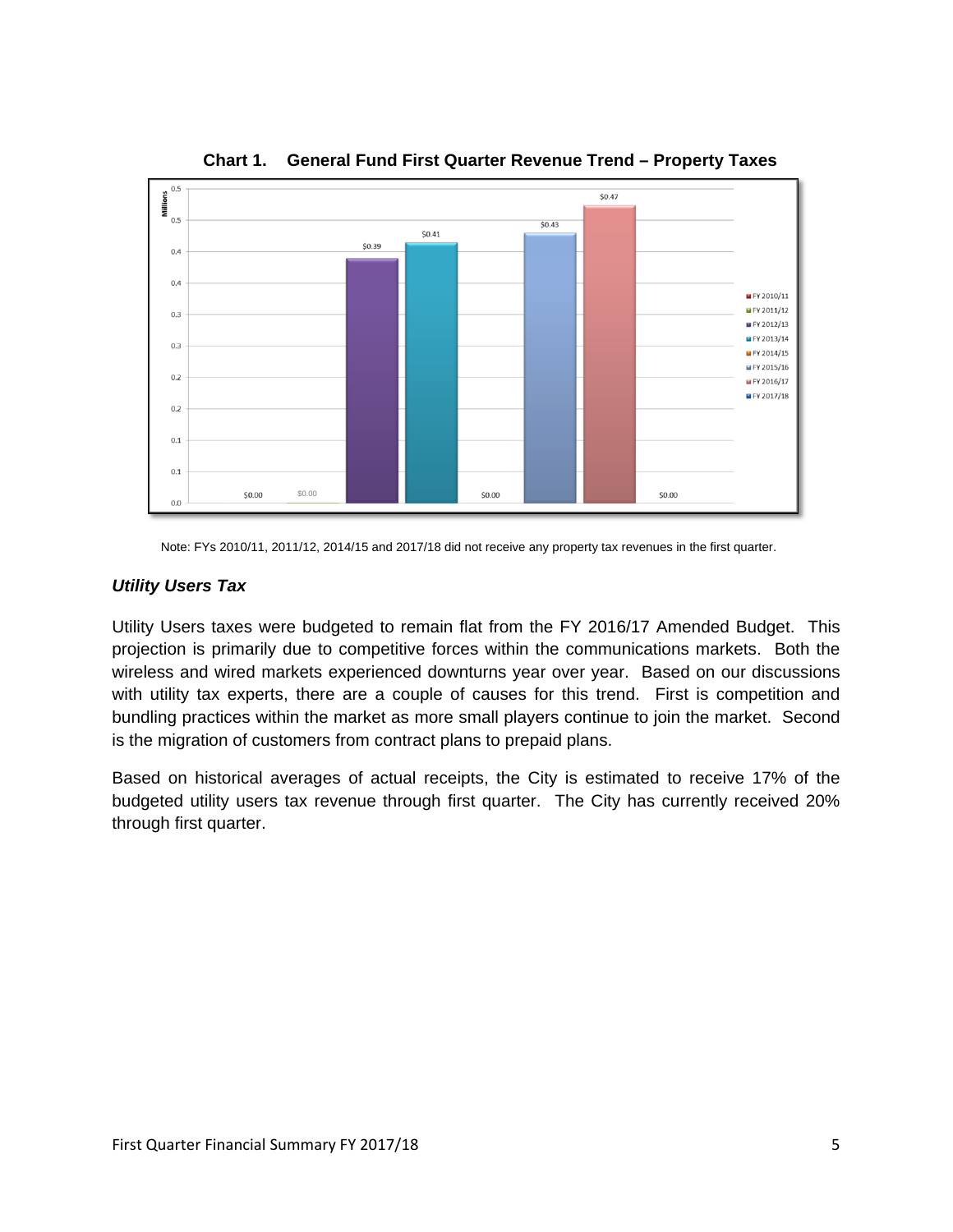

**Chart 2. General Fund First Quarter Revenue Trend – Utility Users Taxes** 

#### *Sales Taxes*

Due to the receipt of one-time taxes in the amount of \$2.287M related to the ending of the States "Triple Flip" in FY 2016/17, the FY 2017/18 sales tax budget was increased by only 1%. Sales tax receipts will need to be continually monitored through the year to determine if current trends begin to plateau or begin to decrease.

Based on historical averages of actual receipts, the City is estimated to receive 6% of the budgeted sales tax revenue through first quarter. The City has currently received 8% through first quarter.



**Chart 3. General Fund First Quarter Revenue Trend – Sales Taxes**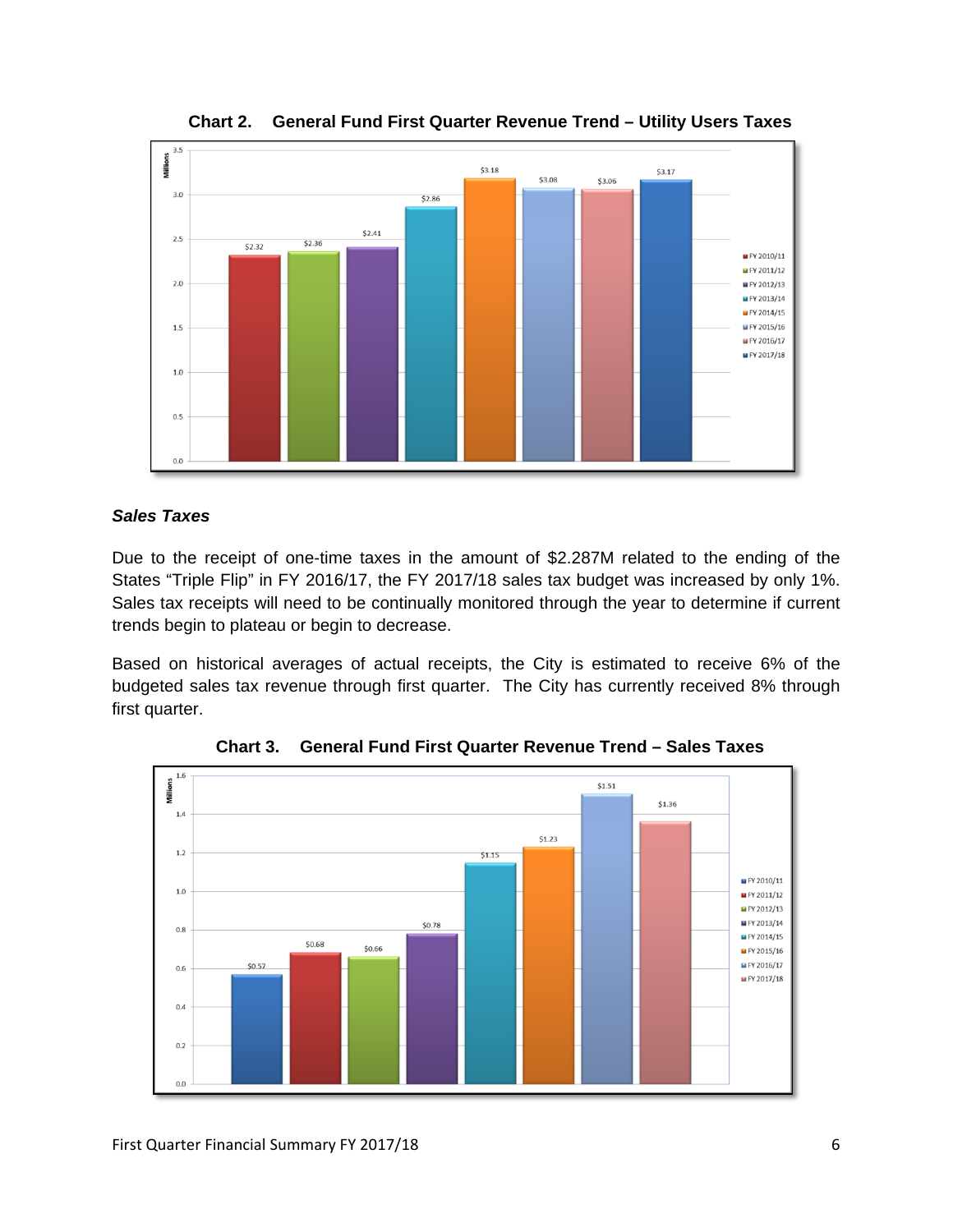#### *Other Taxes*

Other taxes are primarily composed of Business Gross Receipts, Transient Occupancy Tax, Documentary Transfer Tax, and Franchise Fees. Collectively, other taxes were budgeted to increase 19% from the FY 2016/17 Amended Budget.

Based on historical averages of actual receipts, the City is estimated to receive 8% of the budgeted Other Taxes revenue through first quarter. The City has currently received 10% through first quarter.



**Chart 4. General Fund First Quarter Revenue Trend – Other Taxes** 

## *Licenses & Permits*

Licenses & Permits are primarily composed of Business and Animal Licenses, along with Building, Electrical, Mechanical, Plumbing and other permits. Collectively, Licenses & Permits were budgeted to decreased 3% from the FY 2016/17 Amended Budget.

Based on historical averages of actual receipts, the City is estimated to receive 23% of the budgeted Licenses & Permits revenue through first quarter. The City has currently received 30% through first quarter. The higher growth rate is related primarily to the recent building permit activities.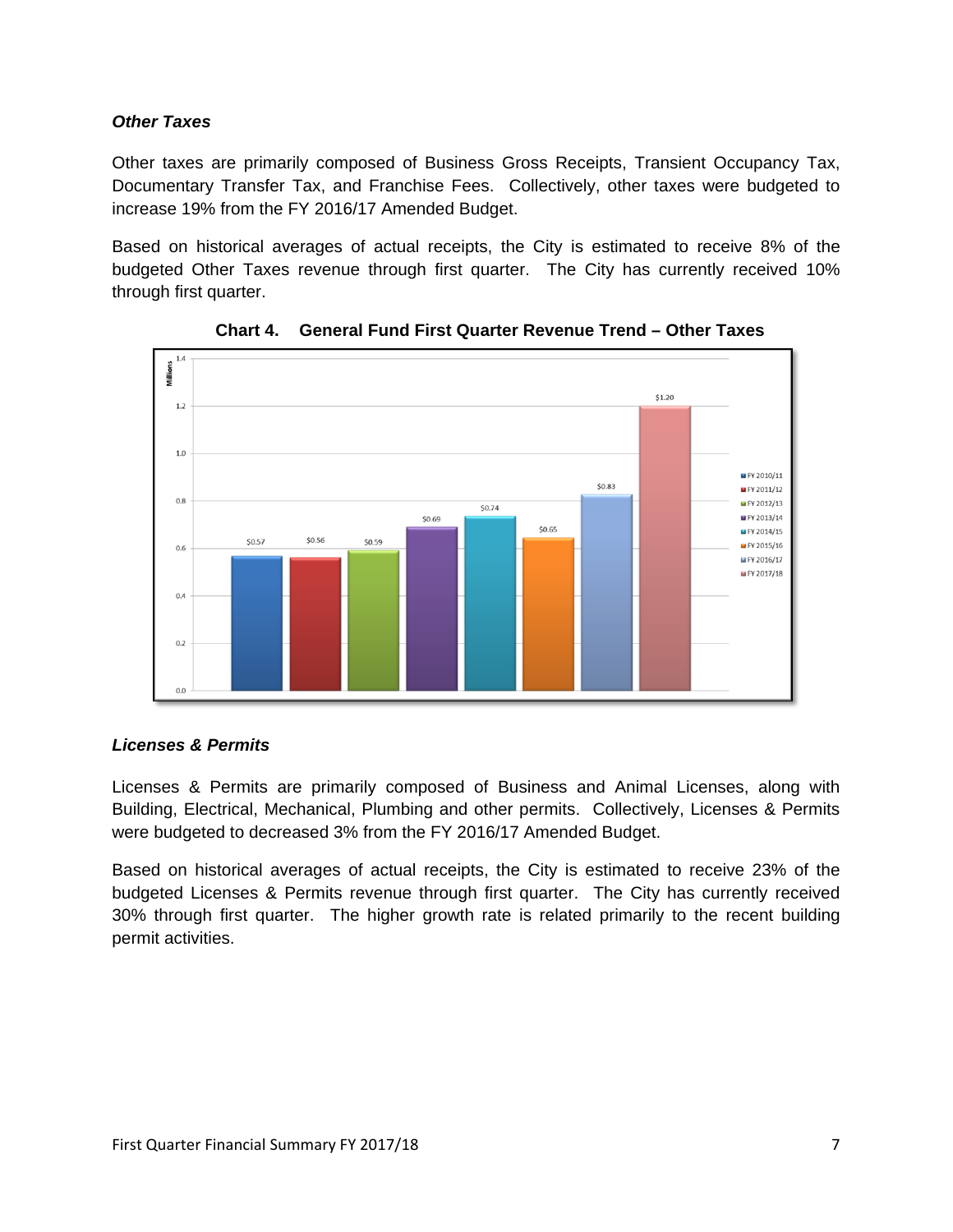

**Chart 5. General Fund First Quarter Revenue Trend – Licenses & Permits** 

#### *Charges for Services*

Charges for Services are primarily composed of Plan Check Fees, Inspection Fees, Administrative Charges to other funds, and Parking Control Fines. Collectively, Charges for Services were budgeted to increase 2% from the FY 2016/17 Amended Budget.

Based on historical averages of actual receipts, the City is estimated to receive 22% of the budgeted Charges for Services revenue through first quarter. The City has currently received 25% through first quarter.



**Chart 6. General Fund First Quarter Revenue Trend – Charges for Services**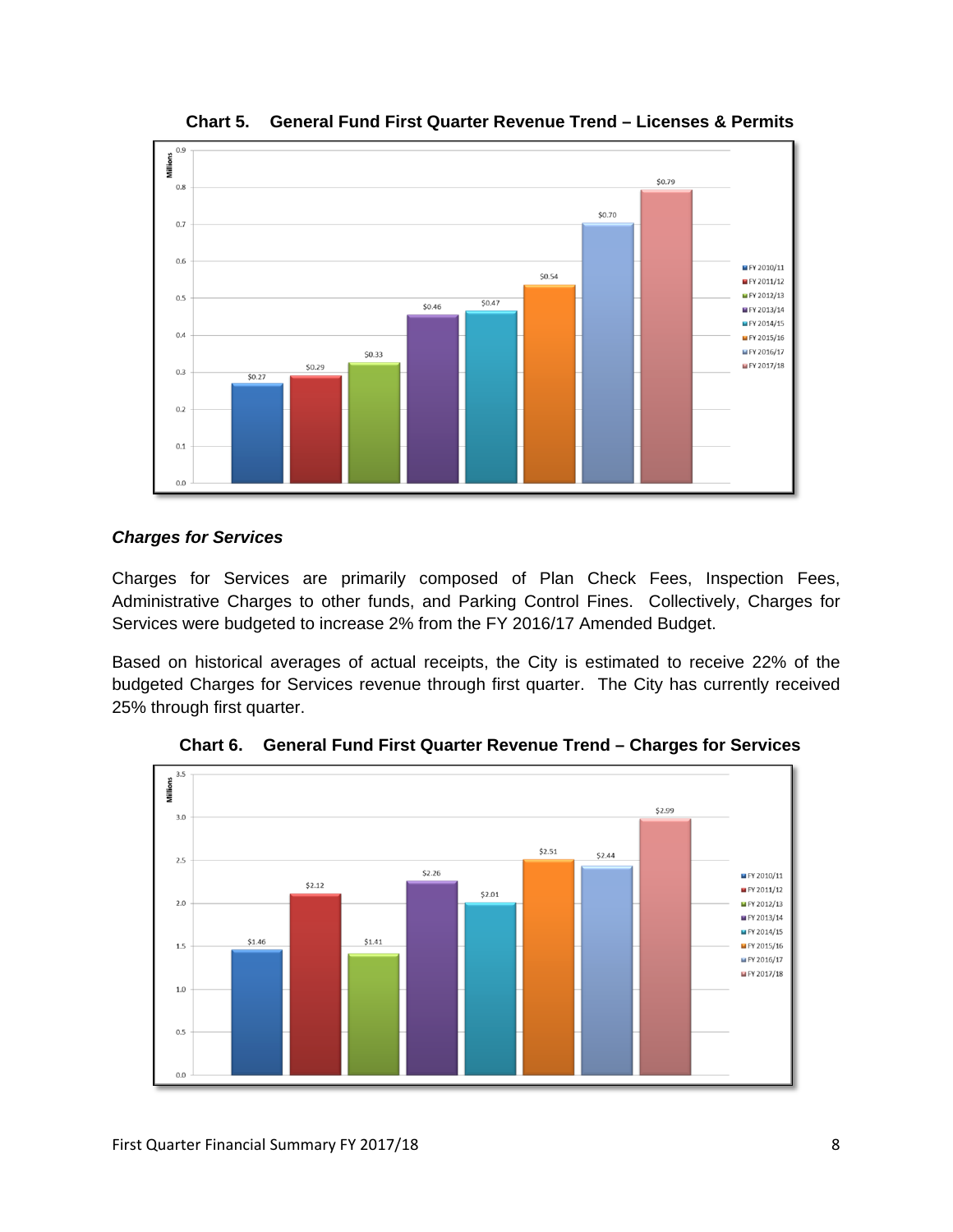#### *Use of Money and Property*

Investment income continues to remain low due to extremely low rates of return for fixed income investments. The investments managed by Chandler Asset Management totaled \$84,681,990 at par and achieved a Yield to Maturity (YTM) for September 2017 of 1.68%. This compares to a YTM in September 2016 of 1.49% and a YTM in June 2016 of 1.49%. The investments managed by Insight Investments totaled \$55,327,685 at par and achieved a Yield to Maturity (YTM) for September 2017 of 1.38%. This compares to a YTM in September 2016 of 1.10% and a YTM in June 2016 of 1.09%. In addition, the City maintained \$37,148,019 in the State Local Agency Investment Fund Pool (LAIF) with a YTM of 1.11%. This is a very low rate of return compared to historical experience, but is indicative of how investment income is performing everywhere, which is the reason the City utilizes the active management approach.

#### *General Fund Expenditures*

Expenditures are being spent in-line with prior year expenditures. Each Department's activities will be monitored throughout the year as they may be impacted by different operational activities and project timelines.

|                                 |    | FY 2017/18            | FY 2017/18            |             |     | Actuals as of<br>9/30/17 | % of Amended  |  |
|---------------------------------|----|-----------------------|-----------------------|-------------|-----|--------------------------|---------------|--|
|                                 |    | <b>Adopted Budget</b> | <b>Amended Budget</b> |             |     | (unaudited)              | <b>Budget</b> |  |
| Department                      |    |                       |                       |             |     |                          |               |  |
| City Council                    | \$ | 995,390               | -\$                   | 1,051,269   | \$  | 209,194                  | 19.9%         |  |
| <b>City Clerk</b>               |    | 575,432               |                       | 574,932     |     | 95,571                   | 16.6%         |  |
| City Manager                    |    | 5.856.908             |                       | 5.856.908   |     | 1,306,663                | 22.3%         |  |
| City Attorney                   |    | 881.672               |                       | 881.672     |     | 176.724                  | 20.0%         |  |
| <b>Community Development</b>    |    | 8.897.511             |                       | 9,022,645   |     | 2,001,772                | 22.2%         |  |
| Economic Development            |    | 1.752.456             |                       | 1.752.456   |     | 362,859                  | 20.7%         |  |
| Financial & Management Services |    | 4,207,263             |                       | 4,207,263   |     | 901,130                  | 21.4%         |  |
| Human Resources                 |    | 1,051,088             |                       | 1,051,088   |     | 298.268                  | 28.4%         |  |
| <b>Public Works</b>             |    | 8,409,115             |                       | 8,450,193   |     | 1,705,101                | 20.2%         |  |
| Non-Departmental                |    | 6,085,510             |                       | 6,085,510   |     | 2,508,363                | 41.2%         |  |
| Non-Public Safety Subtotal      | \$ | 38,712,345            | \$                    | 38,933,936  | \$  | 9,565,644                | 24.6%         |  |
| <b>Public Safety</b>            |    |                       |                       |             |     |                          |               |  |
| Police                          | \$ | 41,914,996            | -\$                   | 41,914,996  | \$. | 10.994.693               | 26.2%         |  |
| Fire                            |    | 20,052,133            |                       | 19,926,999  |     | 5,159,118                | 25.9%         |  |
| <b>Public Safety Subtotal</b>   | \$ | 61,967,129            | \$                    | 61,841,995  | \$  | 16,153,811               | 26.1%         |  |
| <b>Total</b>                    | \$ | 100,679,474           | \$                    | 100,775,931 | \$  | 25,719,454               |               |  |

#### **Table 4. General Fund Expenditures**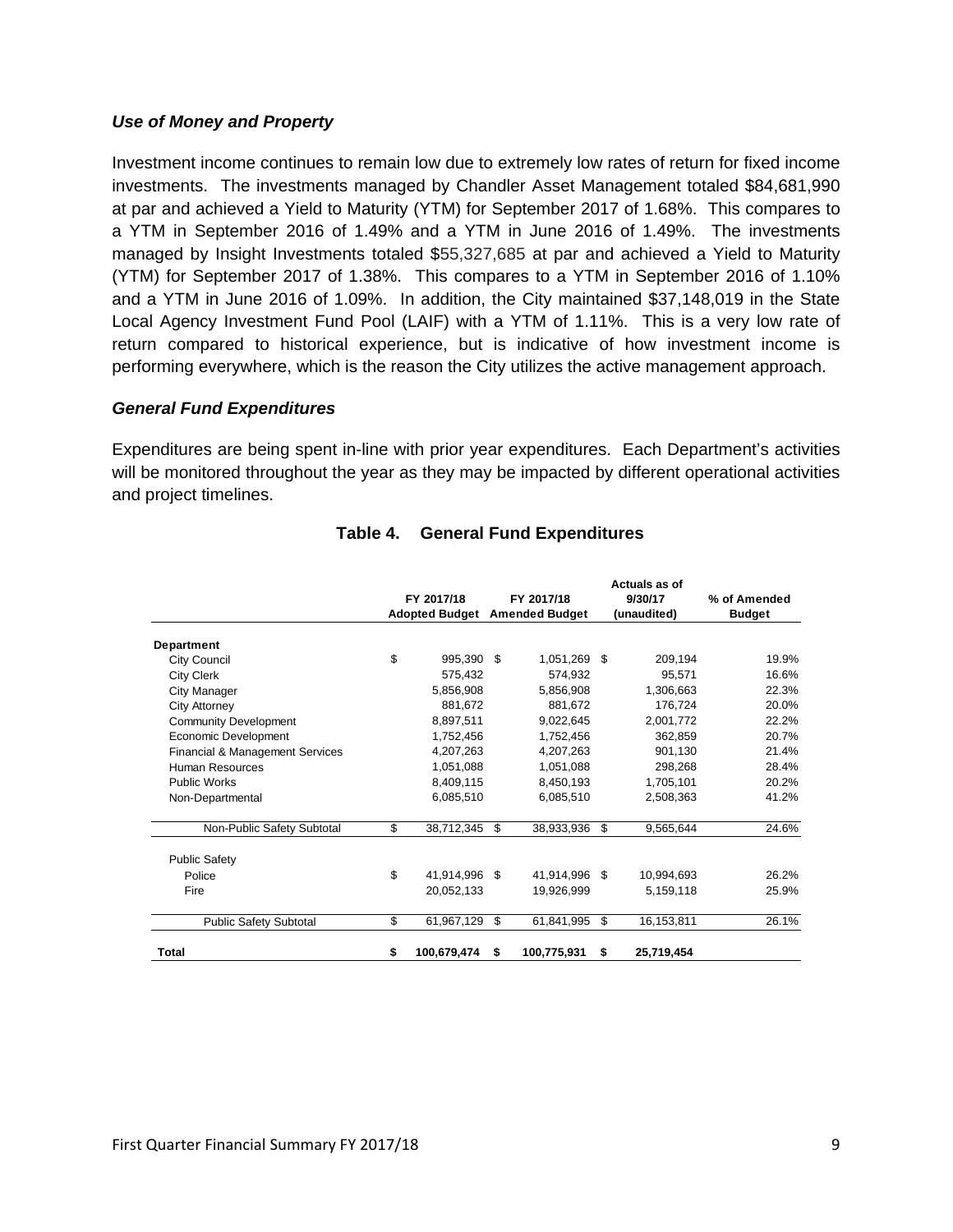#### OTHER KEY FUNDS

The following summaries describe other major funds in the City.

#### *Moreno Valley Community Services District*

The Moreno Valley Community Services District (CSD) was formed by the voters in 1984 to collect fees and certain taxes to provide an array of services including parks, recreation and community services, streetlights, landscaping and ongoing maintenance. The CSD provides these services through separate "zones" that define the services that are provided.

For certain zones, the primary revenue source used to provide services to properties is parcel fees or taxes levied on properties via their annual tax bill. Proposition 218, passed by California voters in November 1996, and has posed a serious challenge to managing the future operation of the CSD zones. Prop. 218 requires any revenue increase to be addressed through a voting process by affected property owners. For a period following the initial implementation of Prop. 218, the CSD was successful in receiving approval for some new or increased revenues. There were also revenue increases due to the growth of developed parcels within the zones. However, due to cost increases that exceed any offsetting increases in the revenues over the past years, and the recent economic downturn slowing new parcel growth, property owners have been resistant to efforts to fully fund service levels.

|                                                     | FY 2017/18 |               |    | FY 2017/18<br><b>Adopted Budget Amended Budget</b> |    | Autuais as Ul<br>9/30/17<br>(unaudited) | % of Amended<br><b>Budget</b> |
|-----------------------------------------------------|------------|---------------|----|----------------------------------------------------|----|-----------------------------------------|-------------------------------|
| Revenues:                                           |            |               |    |                                                    |    |                                         |                               |
| Taxes:                                              |            |               |    |                                                    |    |                                         |                               |
| Property Tax                                        | \$         | 4,510,094 \$  |    | 4,510,094                                          | \$ |                                         | 0.0%                          |
| Other Taxes                                         |            | 6,548,241     |    | 6,548,241                                          |    |                                         | 0.0%                          |
| <b>Charges for Services</b>                         |            | 5,956,700     |    | 5,956,700                                          |    | 363,814                                 | 6.1%                          |
| Use of Money & Property                             |            | 812,701       |    | 812,701                                            |    | 269.527                                 | 33.2%                         |
| Fines & Forfeitures                                 |            | 50,000        |    | 50,000                                             |    | 8,471                                   | 16.9%                         |
| Miscellaneous                                       |            | 13,500        |    | 13,500                                             |    | 6.641                                   | 49.2%                         |
| Transfers In                                        |            | 2,223,064     |    | 2,223,064                                          |    | 545,766                                 | 24.6%                         |
| <b>Total Revenues</b>                               | \$         | 20,114,300 \$ |    | 20,114,300                                         | \$ | 1,194,218                               | 5.9%                          |
| <b>Expenditures:</b>                                |            |               |    |                                                    |    |                                         |                               |
| Library Services Fund (5010)                        | \$         | 2,332,043 \$  |    | 2,332,043 \$                                       |    | 458,435                                 | 19.7%                         |
| Zone A Parks Fund (5011)                            |            | 9,387,656     |    | 9,387,656                                          |    | 2,168,005                               | 23.1%                         |
| LMD 2014-01 Residential Street Lighting Fund (5012) |            | 1,524,949     |    | 1,524,949                                          |    | 352.723                                 | 23.1%                         |
| Zone C Arterial Street Lighting Fund (5110)         |            | 865,014       |    | 865,014                                            |    | 188,425                                 | 21.8%                         |
| Zone D Standard Landscaping Fund (5111)             |            | 1,126,769     |    | 1,126,769                                          |    | 168,972                                 | 15.0%                         |
| Zone E Extensive Landscaping Fund (5013)            |            | 321,318       |    | 321,318                                            |    | 45,550                                  | 14.2%                         |
| 5014 LMD 2014-02                                    |            | 2,358,181     |    | 2,358,181                                          |    | 399,682                                 | 16.9%                         |
| Zone M Median Fund (5112)                           |            | 259,652       |    | 259,652                                            |    | 38,369                                  | 14.8%                         |
| CFD No. 1 (5113)                                    |            | 1,331,234     |    | 1,331,234                                          |    | 298,195                                 | 22.4%                         |
| Zone S (5114)                                       |            | 66,470        |    | 66,470                                             |    | 7,710                                   | 11.6%                         |
| 5211 Zone A Parks - Restricted Assets               |            | 111.000       |    | 111,000                                            |    |                                         | $0\%$                         |
| <b>Total Expenditures</b>                           | \$         | 19,684,286 \$ |    | 19,684,286                                         | \$ | 4,126,066                               | 21.0%                         |
| Net Change or                                       |            |               |    |                                                    |    |                                         |                               |
| <b>Adopted Use of Fund Balance</b>                  | \$         | 430,014       | \$ | 430.014                                            | \$ | (2,931,848)                             |                               |

#### **Table 5. CSD Operations**

 **Actuals as of**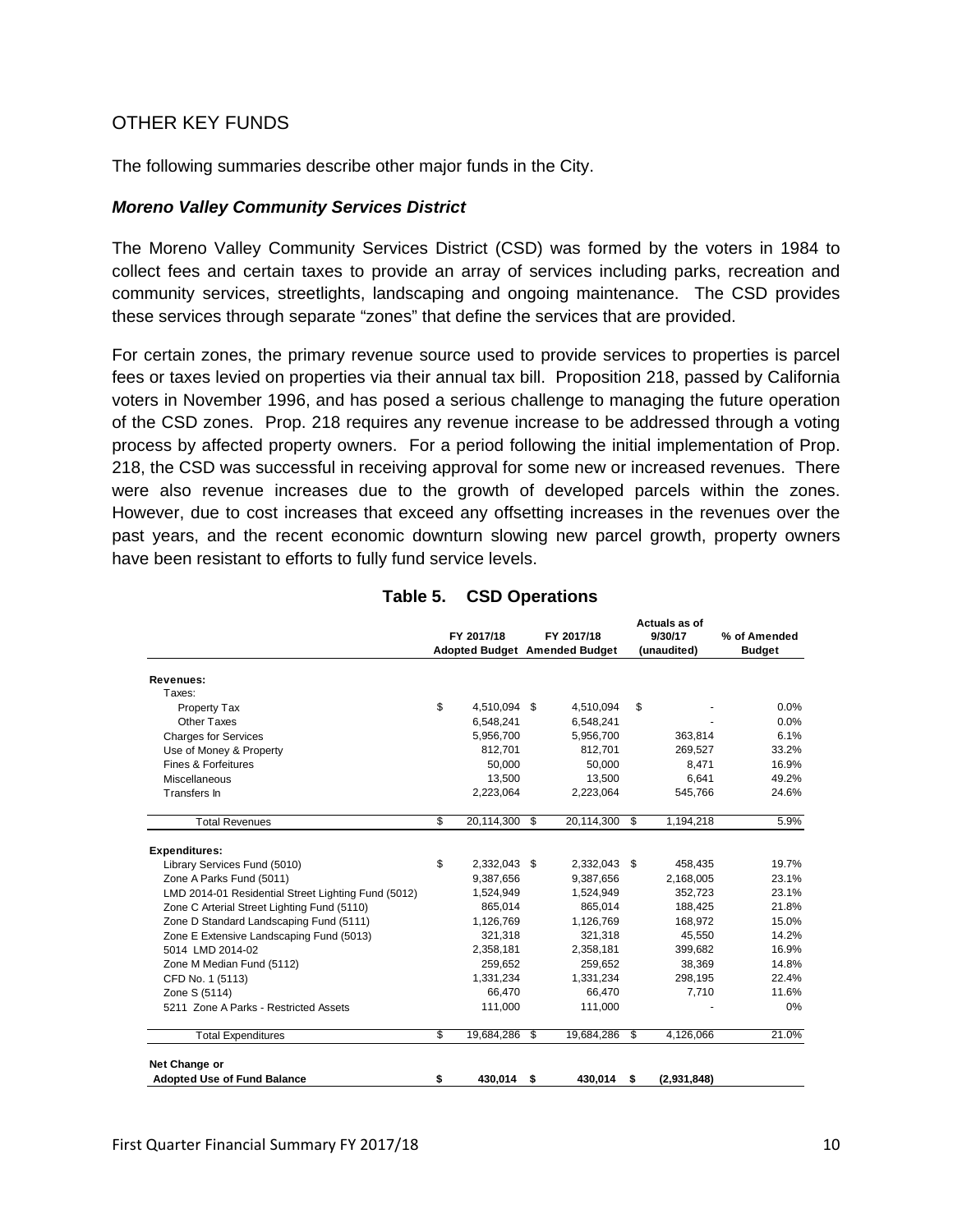#### *Community Services District Zone A – Parks & Community Services*

The largest Zone within the CSD is Zone A. It accounts for the administration and maintenance of the Parks & Community Services facilities and programs. Funding sources for these services come from a combination of property taxes, fees for service and smaller amounts from other City funds.

|                                    | FY 2017/18<br>Adopted Budget Amended Budget |              | FY 2017/18              |            | Actuals as of<br>9/30/17<br>(unaudited) |             | % of Amended<br><b>Budget</b> |
|------------------------------------|---------------------------------------------|--------------|-------------------------|------------|-----------------------------------------|-------------|-------------------------------|
| <b>Revenues:</b>                   |                                             |              |                         |            |                                         |             |                               |
| Taxes:                             |                                             |              |                         |            |                                         |             |                               |
| Property Tax                       | \$                                          | 2,250,887 \$ |                         | 2,250,887  | \$                                      |             | 0.0%                          |
| Other Taxes                        |                                             | 4,930,000    |                         | 4,930,000  |                                         |             | 0.0%                          |
| <b>Charges for Services</b>        |                                             | 1,114,350    |                         | 1,114,350  |                                         | 327,647     | 29.4%                         |
| Use of Money & Property            |                                             | 681,200      |                         | 677,001    |                                         | 197,938     | 29.2%                         |
| Miscellaneous                      |                                             | 7,150        |                         | 7,150      |                                         | 6,374       | 89.1%                         |
| Transfers In                       |                                             | 521,021      |                         | 524,084    |                                         | 131,022     | 25.0%                         |
| <b>Total Revenues</b>              | S                                           | 9,504,608    | $\overline{\mathbf{s}}$ | 9,503,472  | S,                                      | 662,981     | 7.0%                          |
| <b>Expenditures:</b>               |                                             |              |                         |            |                                         |             |                               |
| 35010 Parks & Comm Svcs - Admin    | \$                                          | 500,638 \$   |                         | 506,984 \$ |                                         | 81,341      | 16.0%                         |
| 35210 Park Maintenance - General   |                                             | 3,472,640    |                         | 3,424,895  |                                         | 762,941     | 22.3%                         |
| 35211 Contract Park Maintenance    |                                             | 502,650      |                         | 505,023    |                                         | 79,442      | 15.7%                         |
| 35212 Park Ranger Program          |                                             | 386,369      |                         | 386,369    |                                         | 80,225      | 20.8%                         |
| 35213 Golf Course Program          |                                             | 278,757      |                         | 343,214    |                                         | 96,576      | 28.1%                         |
| 35214 Parks Projects               |                                             | 207,700      |                         | 207,700    |                                         | 45,688      | 22.0%                         |
| 35310 Senior Program               |                                             | 571,615      |                         | 571,615    |                                         | 118,909     | 20.8%                         |
| 35311 Community Services           |                                             | 189,741      |                         | 157,611    |                                         | 53,345      | 33.8%                         |
| 35312 Community Events             |                                             | 82,767       |                         | 103,767    |                                         | 20,648      | 19.9%                         |
| 35313 Conf & Rec Cntr              |                                             | 492,927      |                         | 542,896    |                                         | 125,589     | 23.1%                         |
| 35314 Conf & Rec Cntr - Banquet    |                                             | 343,393      |                         | 346,456    |                                         | 74,001      | 21.4%                         |
| 35315 Recreation Programs          |                                             | 1,344,500    |                         | 1,344,500  |                                         | 378,660     | 28.2%                         |
| 35317 July 4th Celebration         |                                             | 134,594      |                         | 134,594    |                                         | 52,870      | 39.3%                         |
| 35318 Sports Programs              |                                             | 676,447      |                         | 652,317    |                                         | 145.776     | 22.3%                         |
| 35319 Towngate Community Center    |                                             | 66,053       |                         | 66,053     |                                         | 14,613      | 22.1%                         |
| 95011 Non-Dept Zone A Parks        |                                             |              |                         |            |                                         | 37,381      | 0.0%                          |
| <b>Total Expenditures</b>          | \$                                          | 9,250,791    | \$                      | 9,293,994  | \$                                      | 2,168,005   | 23.3%                         |
| Net Change or                      |                                             |              |                         |            |                                         |             |                               |
| <b>Adopted Use of Fund Balance</b> | \$                                          | 253.817      | \$                      | 209,478    | \$                                      | (1,505,024) |                               |

#### **Table 6. CSD Zone A Operations**

#### *Electric Utility*

The Moreno Valley Utility (MVU) manages the operation, maintenance and business planning of the City's electric utility. MVU's basic purpose is to purchase and distribute electricity to customers in newly developed areas of the City. The City began serving new customers in February 2004, and now serves more than 6,200 customers. As it reaches fiscal and operational maturity, MVU will continue to be a key component of the City's economic development strategy. The City Council has established special tiered rates for electric utility customers based upon factors such as the number of jobs created.